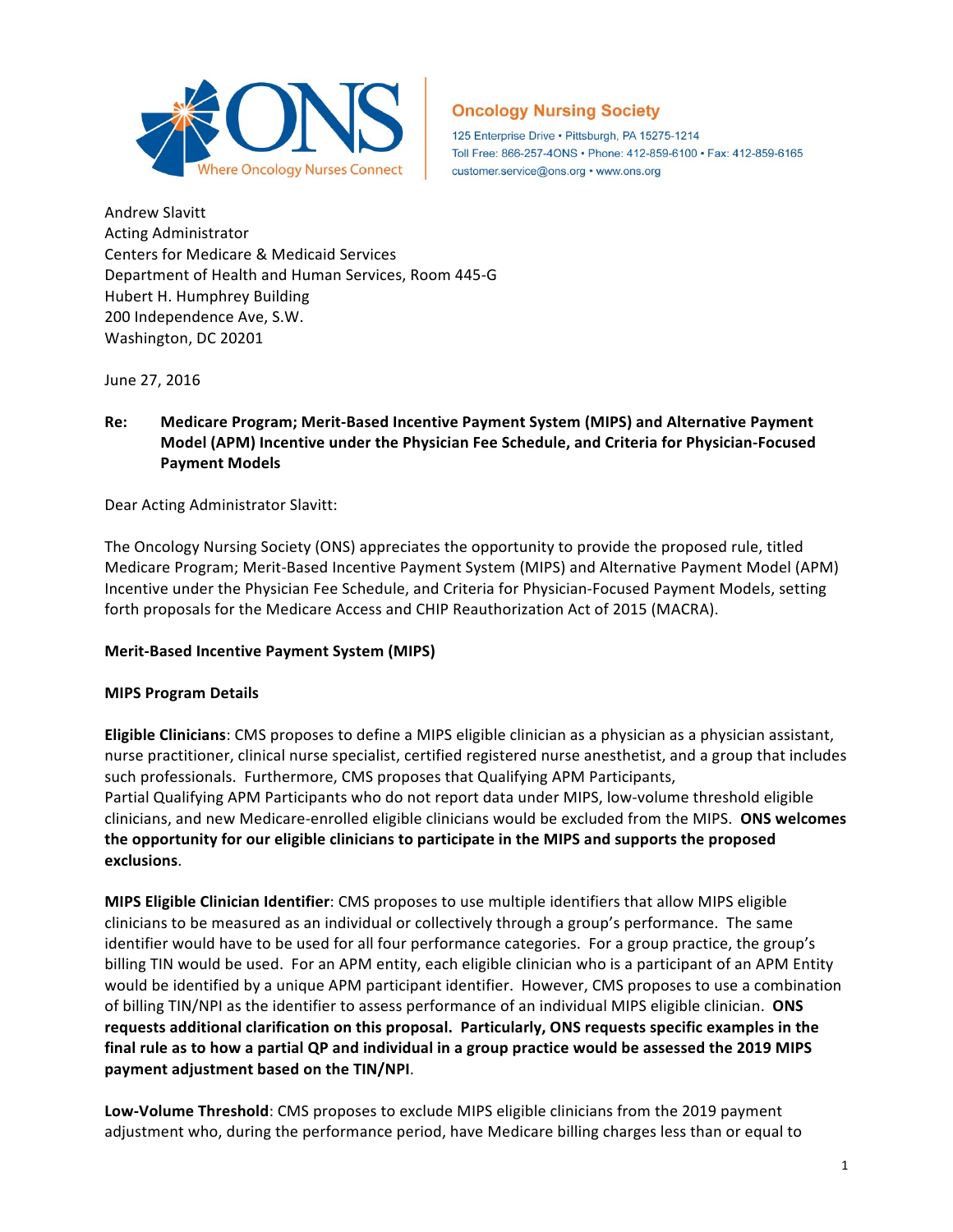

125 Enterprise Drive · Pittsburgh, PA 15275-1214 Toll Free: 866-257-4ONS · Phone: 412-859-6100 · Fax: 412-859-6165 customer.service@ons.org • www.ons.org

\$10,000 and provides care for 100 or fewer Part B-enrolled Medicare beneficiaries. ONS supports CMS' proposals to exclude MIPS eligible professionals for low-volume thresholds.

**Group Practice**: CMS proposes to define a group as a single Taxpayer Identification Number (TIN) with two or more MIPS eligible clinicians, as identified by their individual National Provider Identifier (NPI), who have reassigned their Medicare billing rights to the TIN. CMS also proposes to define an APM Entity group identified by a unique APM participant identifier. Groups wishing to participate in the MIPS as a group would not need to register as a group practice if participating in the MIPS using a third party vendor. Groups would only need to elect if participating in the MIPS using the CMS Web Interface or reporting the Consumer Assessment of Healthcare Providers and Systems (CAHPS) for MIPS survey for the quality performance category. ONS supports not requiring registration or election for groups other that those electing to use the CMS Web Interface or reporting the Consumer Assessment of Healthcare Providers and Systems (CAHPS) for MIPS survey for the quality performance category. However, we raise questions as to how eligible clinicians within a group would be scored. We suggest CMS state in the final rule that all eligible clinicians participating in a group would be given the same CPS for purposes of the 2019 MIPS payment adjustment. We also hope that, when determining the CPS, CMS provide eligible clinicians within the group the best possible CPS as demonstrated by its eligible clinicians. Furthermore, we request that CMS provide examples in the final rule as to how the group practice **option would be implemented for the CPIA and ACI performance categories.** 

**Virtual Groups**: ONS is disappointed that CMS did not provide a proposal for virtual groups for the start of the MIPS program. In particular, we encourage the development of a virtual group specific to oncology care. 

**MIPS Performance Period**: For the 2019 MIPS payment adjustment and subsequent payment adjustments, CMS proposes a performance period of a calendar year (that is, January 1 through December 31) occurring two years prior to the application of the corresponding MIPS payment adjustment. Therefore, CMS proposes the performance period for the 2019 MIPS payment adjustment to be January 1, 2017 through December 31, 2019. For the 2019 MIPS payment adjustment, ONS opposes the proposed reporting **period of the 2019 MIPS payment adjustment, January 1, 2017 through December 31, 2017**. Particularly since the MIPS the final rule for these proposals are not expected until November, we do not believe this gives eligible clinicians enough time to learn and understand the requirements for the MIPS prior to the January 1, 2017 start date of the performance period for the 2019 MIPS payment adjustment. Therefore, we urge CMS to delay the performance period of the 2019 MIPS payment adjustment.

**Proposed Data Submission Mechanisms for MIPS Eligible Clinicians Reporting Individually as TIN/NPI:** ONS supports CMS' proposal to retain the same submission mechanisms available under the PQRS for individuals for the quality performance program: claims, QCDR, qualified registry, and EHR. ONS also supports CMS' proposal to add the QCDR and registry submission mechanisms as options for submitting data for the ACI performance category. In addition, ONS supports continued use of attestation for the ACI performance category. ONS supports the proposed submission mechanisms for the CPIA performance category for individuals: attestation, QCDR, qualified registry, EHR, and administrative data.

**Proposed Data Submission Mechanism for Groups:** ONS supports CMS' proposal to retain the same submission mechanisms available under the PQRS for groups for the quality performance program: QCDR, qualified registry, EHR, CMS web interface, and a CMS-approved survey vendor for CAHPS for MIPS. ONS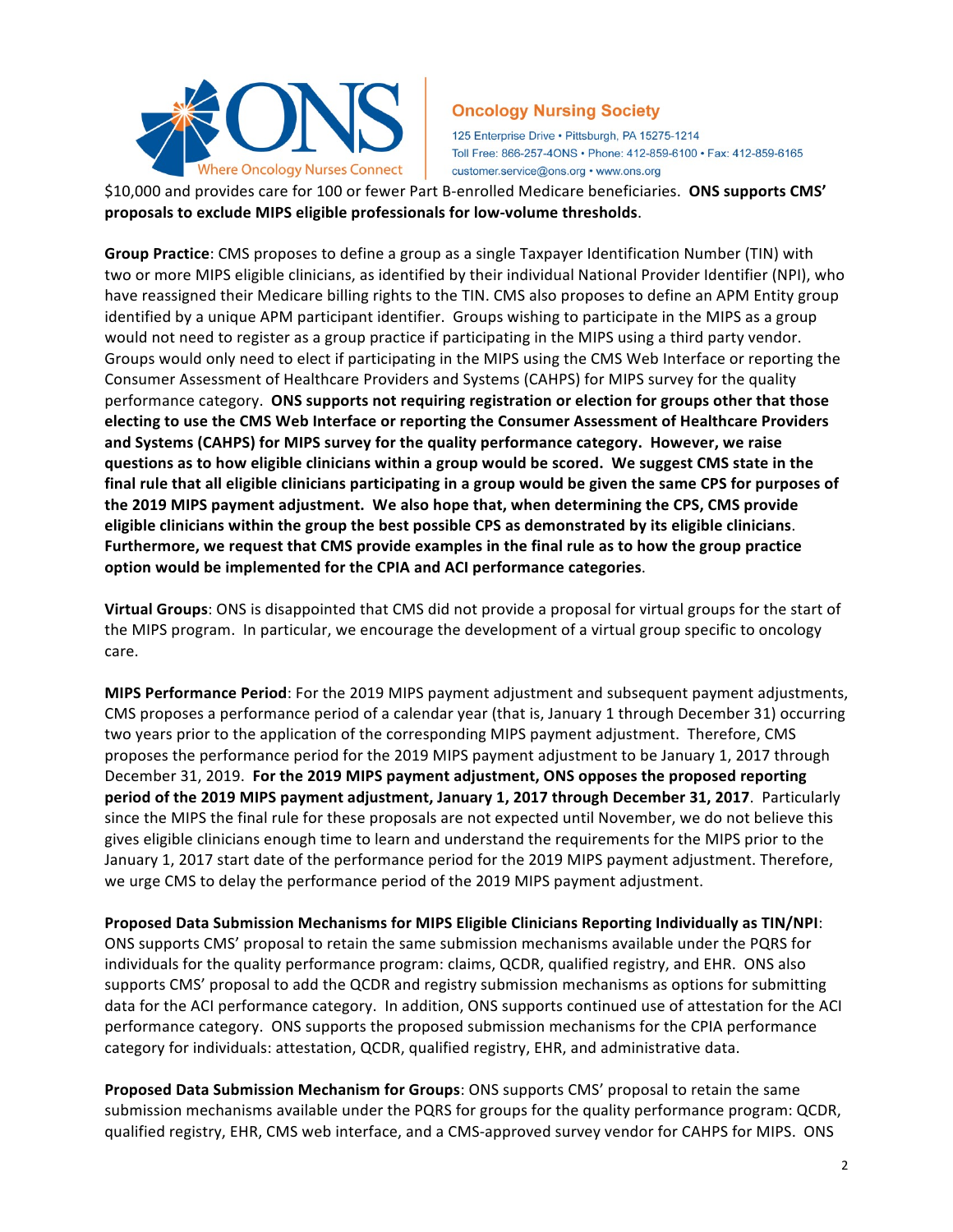

125 Enterprise Drive · Pittsburgh, PA 15275-1214 Toll Free: 866-257-4ONS · Phone: 412-859-6100 · Fax: 412-859-6165 customer.service@ons.org • www.ons.org

also supports CMS' proposal to add the QCDR, qualified registry, and CMS web interface submission mechanisms as options for submitting data for the ACI performance category. In addition, ONS supports continued use of attestation for the ACI performance category. ONS supports the proposed submission mechanisms for the CPIA performance category for groups: attestation, QCDR, qualified registry, EHR, CMS web interface, and administrative data.

## **The Quality Performance Category**

Reporting Criteria: CMS proposes that individuals and groups would report at least six measures including one crosscutting measure and at least one outcome measure, or if an outcome measure is not available report another high priority measure (appropriate use, patient safety, efficiency, patient experience, and care coordination measures). If less than six measures apply, then report on each measure that is applicable. Eligible clinicians would report on 80% (for claims) and 90% (for qualified registry, QCDR, and EHR) of their Medicare Part B (for claims) or ALL (for qualified registry, QCDR, and **EHR) applicable patients.** ONS supports CMS' proposal to report at least six measures as well as its proposal to eliminate use of National Quality Strategy (NQS) domains as a reporting requirement. However, ONS opposes increasing the data submission threshold to 80% of 90%. We believe it would be difficult for eligible clinicians to meet these high thresholds, particularly for those reporting via QCDR as clinicians were only required to report on 50% of their patients via QCDR in the PQRS. We also believe that such a high threshold should not be established at the beginning of the MIPS program. We request that CMS allow for more time for eligible clinicians to gain familiarity with the program before such a high threshold is established.

**Measures Groups:** CMS is not proposing an option to report measures groups for the quality performance category. ONS requests that CMS include an option to report measures groups, particularly the **Oncology Measures Group.** Eligible clinicians who have had success in reporting measures groups may find it difficult to transition into the MIPS if the option to report measures groups is not included in the MIPS. The Oncology Measures Group consists of the following measures:

- 71: Breast Cancer: Hormonal Therapy for Stage IC-IIIC Estrogen Receptor/Progesterone Receptor (ER/PR) Positive Breast Cancer
- 72: Colon Cancer: Chemotherapy for AJCC Stage III Colon Cancer Patients
- 110: Preventive Care and Screening: Influenza Immunization
- 130: Documentation of Current Medications in the Medical Record
- 143: Oncology: Medical and Radiation Pain Intensity Quantified
- 144: Oncology: Medical and Radiation Plan of Care for Pain
- 226: Preventive Care and Screening: Tobacco Use: Screening and Cessation Intervention

For the 2019 MIPS payment adjustment, we believe that CMS should retain similar criteria for measures groups as was finalized in the 2016 PFS final rule: For the 2019 MIPS adjustment performance period, report at least 1 measures group AND report each measures group for at least 20 patients. Measures groups containing a measure with a 0 percent performance rate will not be counted. According to the 2014 PQRS Reporting Experience, oncologists/hematologists had the sixth largest number of eligible professionals participating in the PQRS using measures groups (using the registry reporting mechanism). As you can see, the ability to submit quality measures data via measures group is critical to oncology care providers, and we do not believe CMS should completely eliminate the option with the introduction of a new program. This is especially important to oncologists, as CMS is not proposing a measure specialty set specific to oncology, as it is proposing for other specialties. At a minimum, beginning with the 2019 MIPS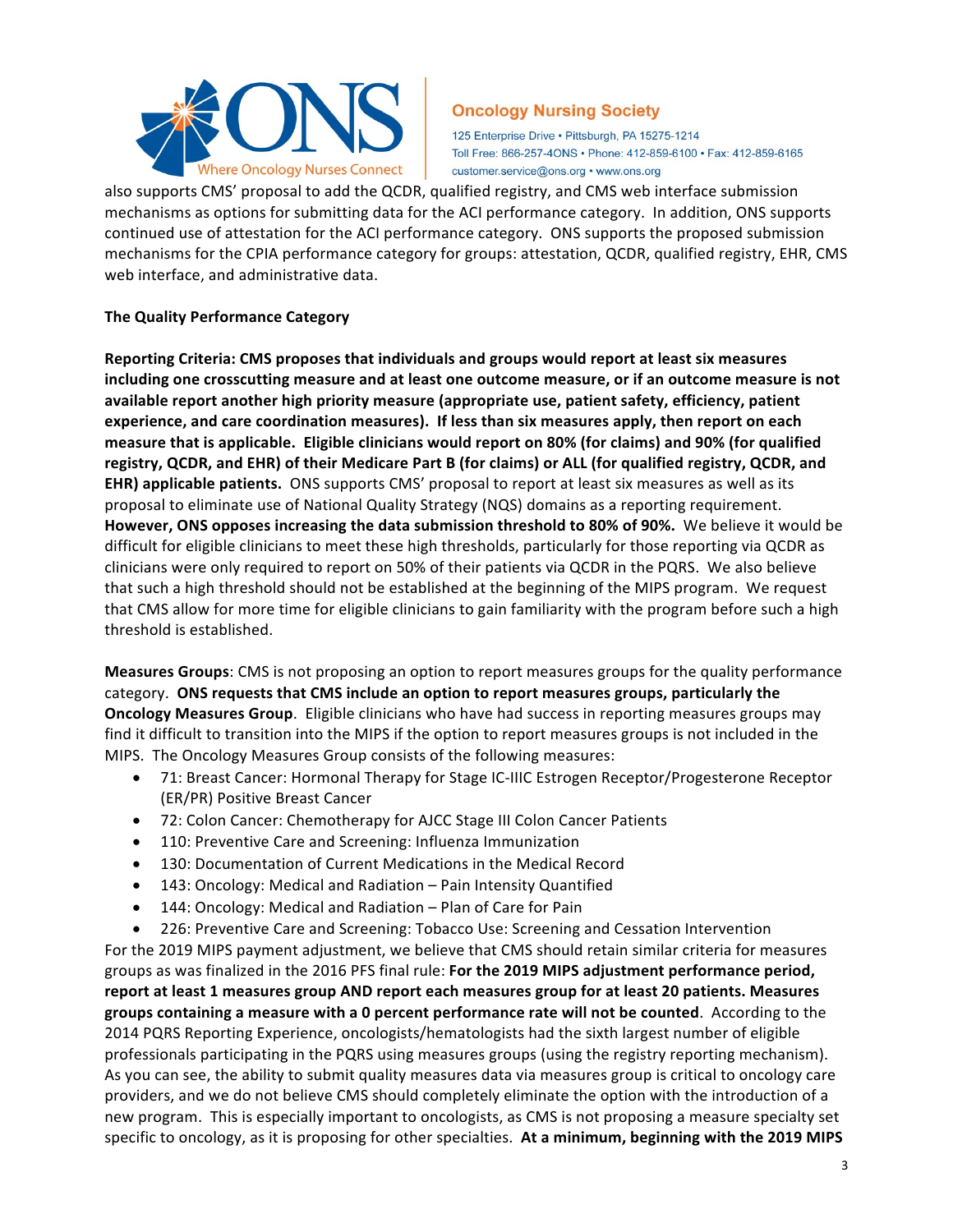

125 Enterprise Drive · Pittsburgh, PA 15275-1214 Toll Free: 866-257-4ONS · Phone: 412-859-6100 · Fax: 412-859-6165 customer.service@ons.org • www.ons.org

payment adjustment, CMS should finalize an Oncology Measure Specialty Set using the measures in the **existing PQRS oncology measures group**. 

**CAHPS for MIPS**: CMS proposes to allow registered groups of two or more MIPS eligible clinicians to voluntarily elect to participate in the CAHPS for MIPS survey. ONS supports CMS' proposal to make CAHPS for MIPS a voluntary reporting option, including for large groups of 100 or more eligible **clinicians**. 

**Global and Population-based Measures**: CMS proposes to use the acute and chronic composite measures of Agency for Healthcare Research and Quality (AHRQ) Prevention Quality Indicators (PQIs) in the calculation of the quality measure domain for the MIPS total performance score. CMS also proposes to include the all-cause hospital readmissions measure from the VM. **ONS opposes the use of existing** measures, including these global and population-based measures, in the VM for inclusion in the MIPS.

## **The Resource Use Performance Category**

CMS proposes that the resource use performance category shall make up no more than 10 percent of the CPS for the first MIPS payment year (CY 2019) and not more than 15 percent of the CPS the second MIPS payment year (CY 2020). Until ONS can determine the true impact of the VM measures on oncology nurses, ONS opposes assigning weight to the resource use performance category. Therefore, ONS requests that CMS reweight the resource use performance category to zero. We note that application of payment adjustments under the VM has primarily applied to physicians. To the extent that oncology nurses have been assessed under the VM, they have been assessed in conjunction with physicians within their practice. Implementation of the VM for all non-physician EPs would first apply in 2018, the performance period of which occurs in 2016. Therefore, we are unsure how application of existing VM measures would apply to oncology nurses. Until we can determine the true impact of these VM measures specifically on oncology nurses, we recommend that CMSM reweigh the resource use performance category to zero. In addition, ONS requests clarification as to how the measures in the resource use performance category would apply to individual eligible clinicians, as these existing VM measures have traditionally been assessed relative to groups.

## **The Clinical Practice Improvement Activity (CPIA) Performance Category**

**CPIA Weight:** CMS proposes that the CPIA performance category will account for 15 percent of the CPS. ONS believes the CPIA Performance Category should count for more than 15 percent of the CPS. Specifically, since ONS believes that the resource use performance category should be reweighted to zero, ONS suggests redistributing the proposed weight of 10 percent of the CPS from the resource use performance category to the CPIA performance category. **Therefore, we believe the CPIA performance** category should count for at least 25 percent of the CPS.

CMS proposes a differentially weighted model for the CPIA performance category with two categories: medium and high. CPIAs are proposed to be weighted as high based on alignment with CMS national priorities and programs. CMS requests comments on this proposal, including criteria or factors CMS should take into consideration to determine whether to weight an activity medium or high. ONS supports CMS' proposal to weigh CPIAs as either medium or high as well as the factors CMS takes into consideration when weighing an activity as medium or high.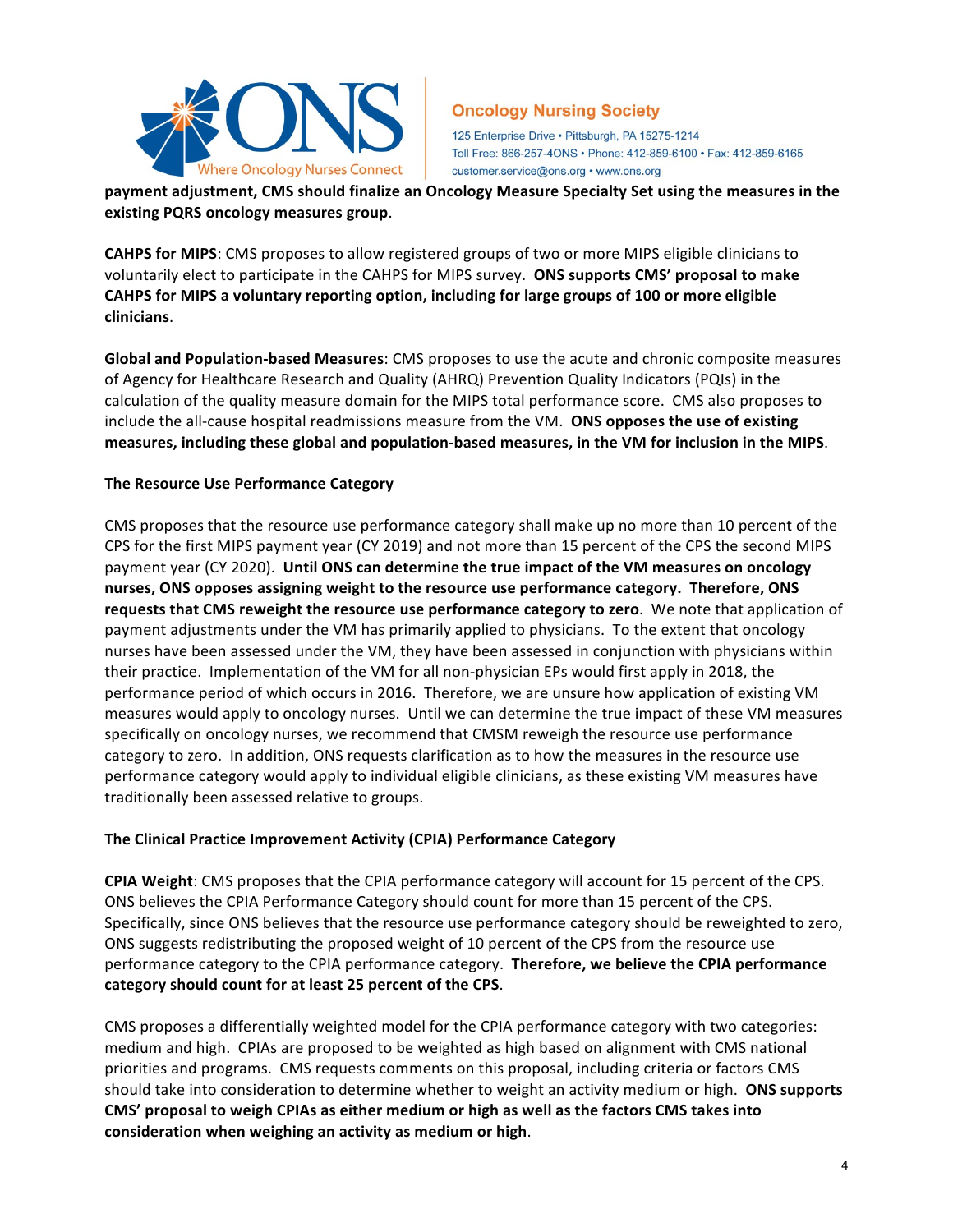

125 Enterprise Drive · Pittsburgh, PA 15275-1214 Toll Free: 866-257-4ONS · Phone: 412-859-6100 · Fax: 412-859-6165 customer.service@ons.org • www.ons.org

**CPIA Criteria**: In order to achieve the highest potential score of 100 percent, CMS proposes the following submission criteria: (1) Three high-weighted CPIAs (20 points each); or (2) Six medium-weighted CPIAs (10 points each); or (2) Some combination of high and medium weighted CPIAs to achieve a total of 60 points for MIPS eligible clinicians participating as individuals or as groups. CMS proposes to accommodate small practices and practices located in rural areas, or geographic HPSAs for the CPIA performance category by allowing MIPS eligible clinicians or groups to submit a minimum of one activity to achieve partial credit or two activities to achieve full credit, regardless of the CPIA weight. **ONS supports CMS' proposed criteria to** achieve the highest potential score for the CPIA performance category. However, we seek clarification in the proposed rule as to what the requirement for group practices would be to achieve the highest potential score for the CPIA performance activity. Would CMS require that all eligible clinicians in a group achieve the highest potential score? We believe this approach would be unfair, as it could potentially penalize every eligible clinician in a group for the inaction of a few eligible clinicians. **Therefore, ONS** suggests that, similar to the 50% rule used in the VM for the quality component, a group practice would achieve the highest potential score of 100 percent as long as at least 50% of its eligible clinicians achieve the highest potential score by following the proposed submission CPIA criteria above.

**Required Period of Time for Performing a CPIA**: CMS proposes that clinicians or groups must perform CPIAs for at least 90 days during the performance period. ONS supports this proposal.

**CPIA Activities**: CMS proposes 94 activities (11 of which are weighted "high") within the following CPIA subcategories: (1) Expanded practice access, such as same day appointments for urgent needs and afterhours access to clinician advice; (2) Population management, such as monitoring health conditions of individuals to provide timely health care interventions or participation in a QCDR; (3) Care coordination, such as timely communication of test results, timely exchange of clinical information to patients and other MIPS eligible clinicians or groups, and use of remote monitoring or telehealth; (4) Beneficiary engagement, such as the establishment of care plans for individuals with complex care needs, beneficiary selfmanagement assessment and training, and using shared decision-making mechanisms; (5) Patient safety and practice assessment, such as through the use of clinical or surgical checklists and practice assessments related to maintaining certification; (6) Participation in an APM, as defined in section  $1833(z)(3)(C)$  of the Act; (7) achieving health equity; (8) emergency preparedness and response; and (9) integration of primary care and behavioral health. CMS also seeks comment on adding two additional subcategories: (1) promoting health equity and continuity and (2) social and community involvement. **ONS supports these** proposed subcategories, include promoting health equity and continuity and social and community involvement. In addition, ONS specifically supports activities related to the use of QCDRs.

These activities include:

- Use of a QCDR to generate regular feedback reports that summarize local practice patterns and treatment outcomes, including for vulnerable populations.
- Participation in a QCDR, clinical data registries, or other registries run by other government agencies such as FDA, or private entities such as a hospital or medical or surgical society. Activity must include use of QCDR data for quality improvement (e.g., comparative analysis across specific patient populations for adverse outcomes after an outpatient surgical procedure and corrective steps to address adverse outcome).
- Participation in a Qualified Clinical Data Registry, demonstrating performance of activities that promote use of standard practices, tools and processes for quality improvement (e.g.,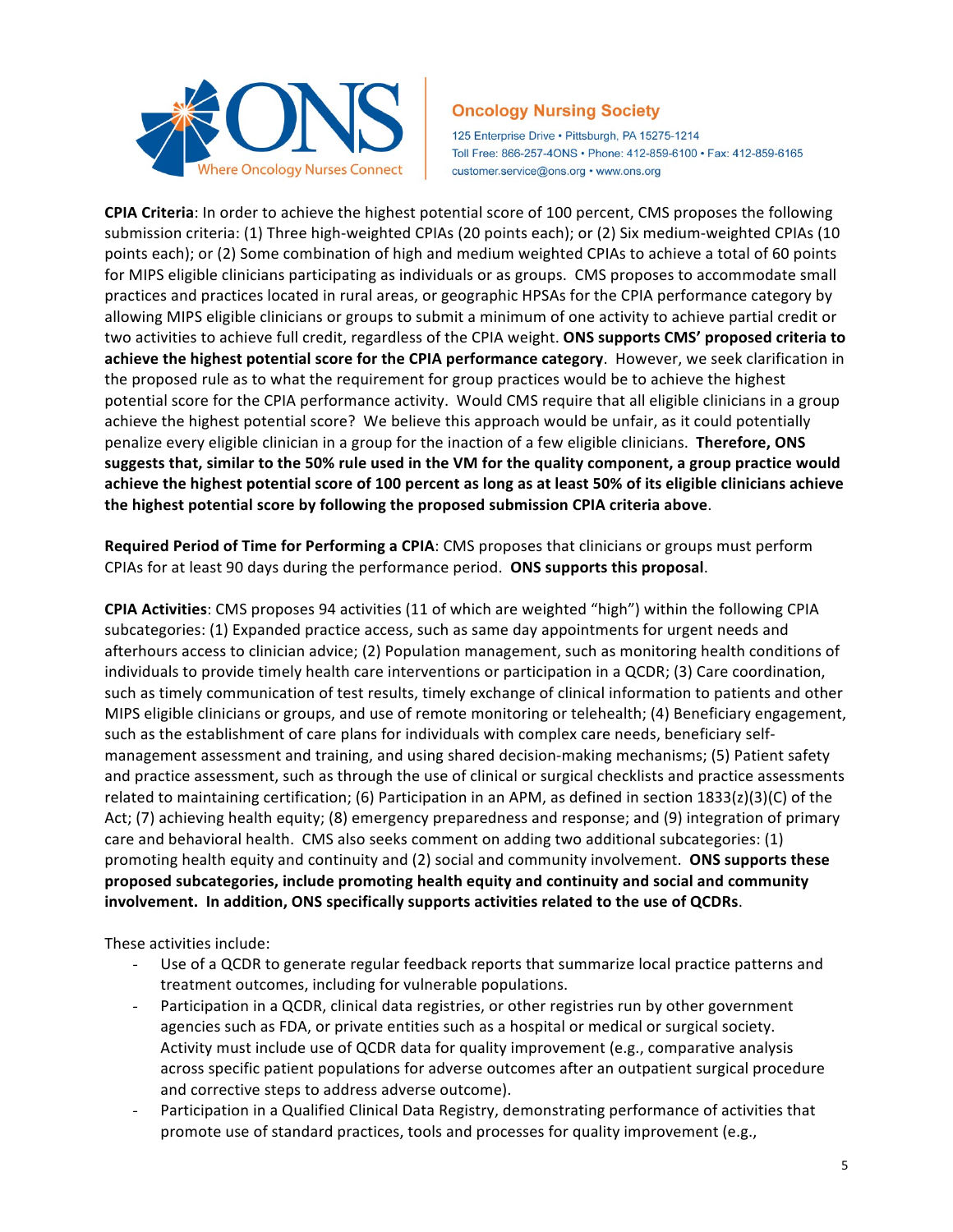

125 Enterprise Drive · Pittsburgh, PA 15275-1214 Toll Free: 866-257-4ONS · Phone: 412-859-6100 · Fax: 412-859-6165 customer.service@ons.org • www.ons.org

documented preventative screening and vaccinations that can be shared across MIPS eligible clinician or groups).

- Participation in a QCDR, demonstrating performance of activities that promote implementation of shared clinical decision making capabilities.
- Participation in a QCDR, that promotes use of patient engagement tools.
- Participation in a QCDR, that promotes collaborative learning network opportunities that are interactive.
- Use of QCDR patient experience data to inform and advance improvements in beneficiary engagement.
- Participation in a QCDR, that promotes implementation of patient self-action plans.
- Participation in a QCDR, that promotes use of processes and tools that engage patients for adherence to treatment plan.
- Participation in a QCDR, that promotes use of processes and tools that engage patients for adherence to treatment plan.
- Use of QCDR data, for ongoing practice assessment and improvements in patient safety.
- Participation in a QCDR, demonstrating performance of activities for use of standardized processes for screening for social determinants of health such as food security, employment and housing. Use of supporting tools that can be incorporated into the certified EHR technology is also suggested.
- Participation in a QCDR, demonstrating performance of activities for promoting use of patientreported outcome (PRO) tools and corresponding collection of PRO data (e.g., use of PQH-2 or PHQ-9 and PROMIS instruments).
- Participation in a QCDR, demonstrating performance of activities for use of standard questionnaires for assessing improvements in health disparities related to functional health status (e.g., use of Seattle Angina Questionnaire, MD Anderson Symptom Inventory, and/or SF-12/VR-12 functional health status assessment).

In addition, we ask CMS to recognize the following activities as high for the CPIA performance category as they related to oncology nurses:

Recognize the ASCO/CNS Chemotherapy Safety Administration Standards, potentially under the achieving health equity subcategory. If so, this should be rated as high as CMS weighs an activity that is a public health priority (e.g., emphasis on anticoagulation management or utilization of prescription drug monitoring programs).

# **The Advancing Care Information (ACI) Performance Category**

In general, we note that CMS proposes to largely retain the objectives and measures from the EHR Incentive Program. While we do not particularly oppose the reporting of these objectives and measures, we question whether reporting on these objectives and measures have truly promoted interoperability and integration among EHR systems and other tools that collect data on patient reported outcome measures, such as apps, patient portals, and patient satisfaction surveys. We request that CMS look to revise the requirements for the advancing care information performance category and MIPS in general to emphasize the use of tools (such as QCDRs) that connect information on patient reported outcome measures with patient documentation and plan of care.

**Performance Period**: CMS proposes to align the performance period for the ACI performance category to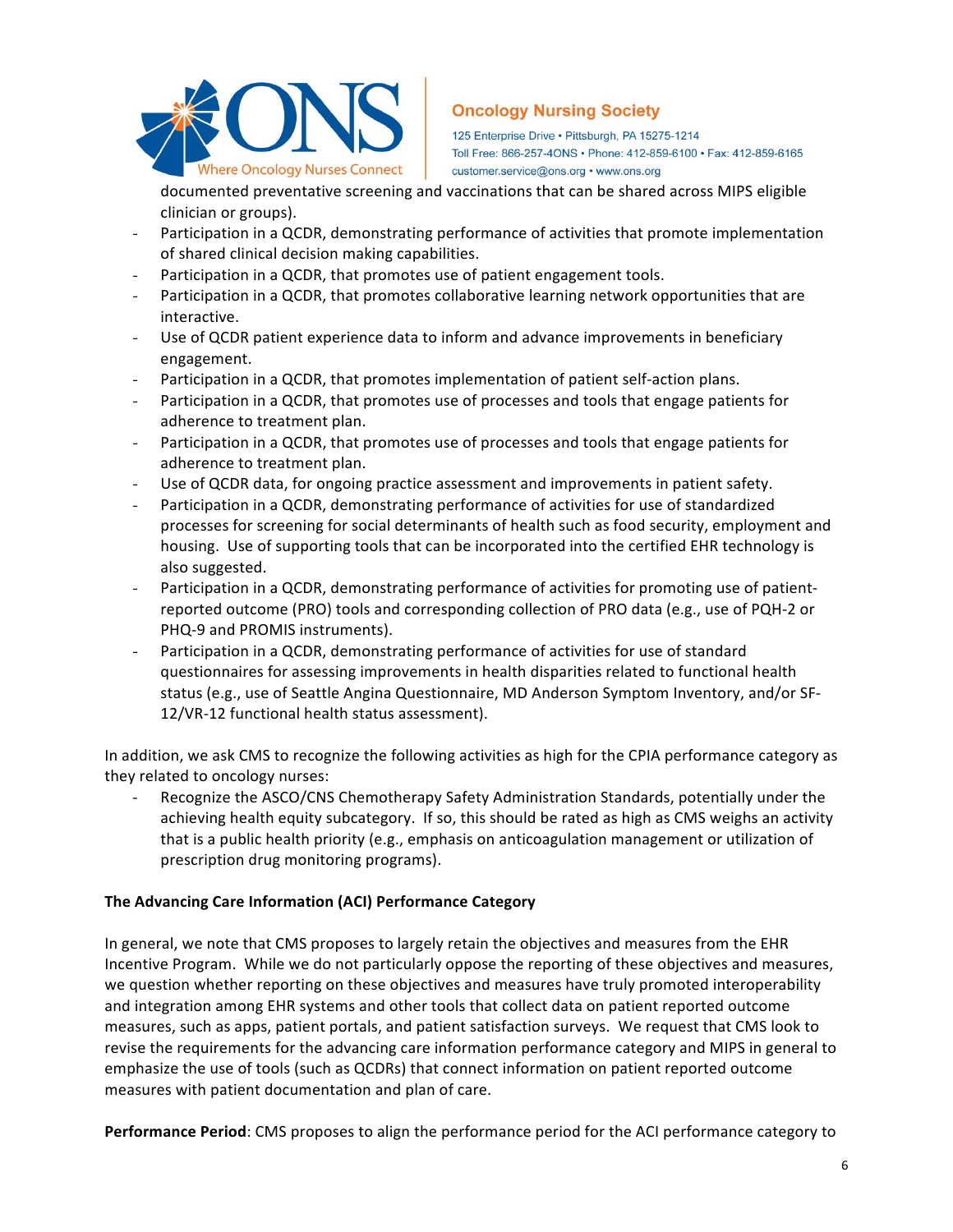

125 Enterprise Drive · Pittsburgh, PA 15275-1214 Toll Free: 866-257-4ONS · Phone: 412-859-6100 · Fax: 412-859-6165 customer.service@ons.org • www.ons.org

the proposed MIPS performance period of one full calendar year. As we believe the performance period for the 2019 MIPS payment adjustment should be delayed, we also oppose this proposal. According to the reporting period established previously under the EHR Incentive Program, ONS requests that CMS implement a 90-day reporting period for this performance category.

**Exclusions**: CMS proposes several exclusions to the ACI performance category, including an exclusion for clinicians previously not eligible to participate in the Medicare/Medicaid EHR Incentive Programs: nurse practitioners, physician assistants, clinical nurse specialists, and certified registered nurse anesthetists. If an eligible clinician is excluded from the ACI performance category, the ACI performance category would be reweighted to zero. **ONS supports these proposals, including an exclusion for clinicians previously not** eligible to participate in the Medicare/Medicaid EHR Incentive Programs: nurse practitioners, physician assistants, clinical nurse specialists, and certified registered nurse anesthetists. In addition, if an eligible clinician is excluded from the ACI performance category, we believe the weight of the ACI performance category should be distributed to the CPIA performance category. Since the quality performance category already counts for 50% of the CPS, we do not believe further weight should be distributed to the quality performance category, particularly the ACI performance category as the ACI performance category would count for 75% of the eligible clinician's CPS. We believe a more even distribution is favorable and therefore suggest that the weight from the ACI performance category be redistributed to the CPIA performance category.

## **Third Party Data Submission**

**QCDRs**: The ONS notes its support for the continued use of the Oncology Quality Clinical Data Registry in Collaboration with CECity, as a QCDR in the MIPS. This QCDR collects medical and/or clinical data for the purpose of patient and disease tracking to foster improvement in the quality of care provided to patients. The Oncology Quality Clinical Data Registry in collaboration with CECity, aims to measure, report and improve patient outcomes in Oncology. Some of the features available to its users include: continuous performance feedback reports improve population health and manage VBM quality scores; comparison to national benchmarks (where available) and peer-to-peer comparison; performance gap analysis and patient outlier identification (where available); links to targeted education, tools and resources for improvement; and performance aggregation at the practice and organization level available.

CMS proposes to allow for QCDRs to report data on all MIPS performance categories that require data submission, including the ACI performance category and CPIA performance category. We thank CMS for proposing the option for QCDRs to submit data for all MIPS performance categories. In addition, until **QCDRs can update its systems to submit this additional data, we suggest continuing to make it optional** for QCDRs to report data on all MIPS performance categories.

## **MIPS Scoring Standards**

We find CMS' proposed scoring standards to the MIPS to be very confusing and complex. We note that CMS proposes the use of points, percentages, and averages to combine the scores from each of the four performance categories – quality, resource use, CPIA, and ACI – into the composite performance score (CPS). ONS urges CMS to revise its proposed scoring standard to produce a scoring formula that is streamlined and easier to understand.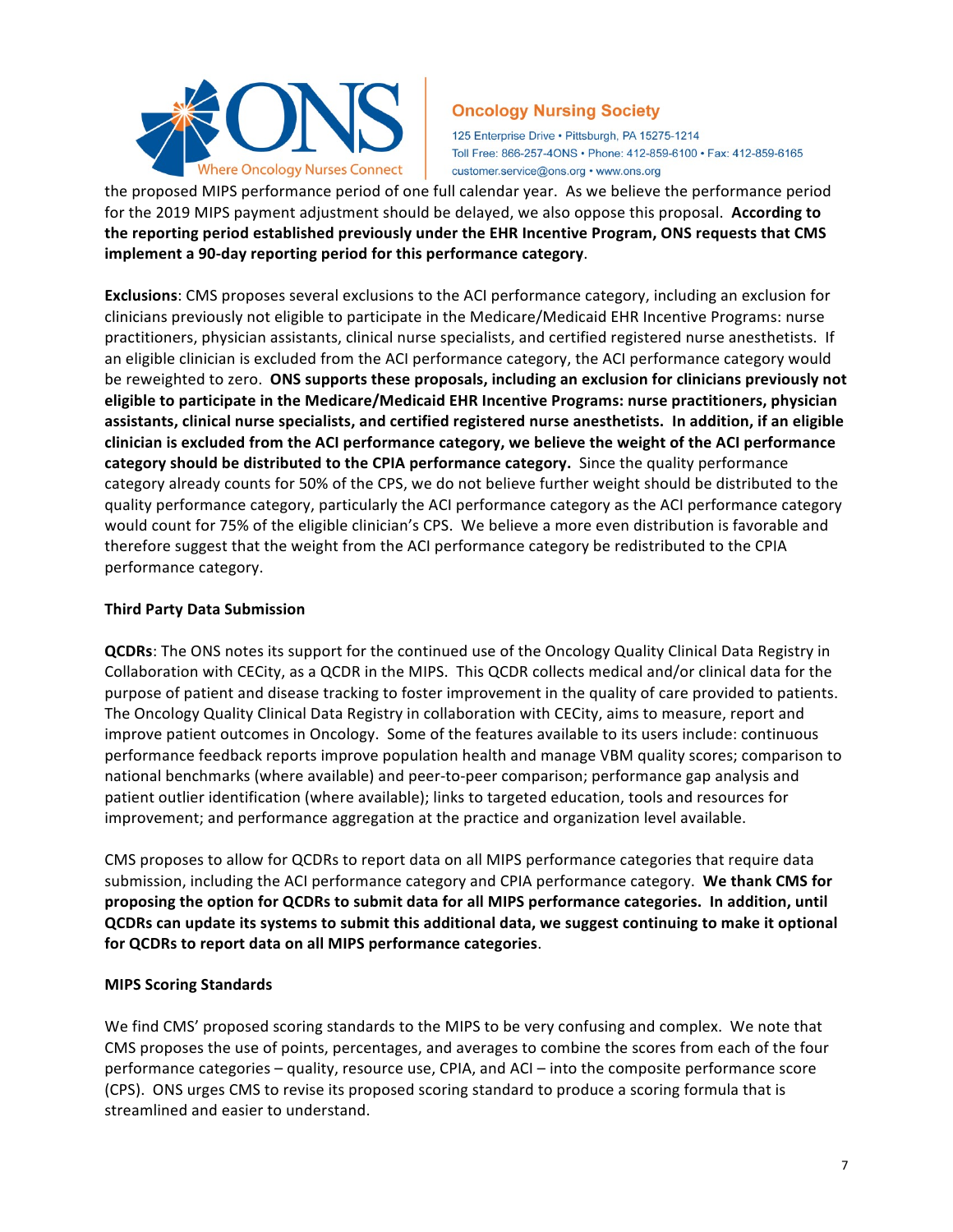

125 Enterprise Drive · Pittsburgh, PA 15275-1214 Toll Free: 866-257-4ONS · Phone: 412-859-6100 · Fax: 412-859-6165 customer.service@ons.org • www.ons.org

**Performance Feedback**: MACRA mandates that MIPS eligible clinicians are to be provided with timely (such as quarterly) confidential feedback on their performance under the quality and resource use performance categories beginning July 1, 2017. ONS supports more timely feedback on performance in **the MIPS**. 

**Review and Correction of MIPS Performance Score**: CMS proposes a targeted review process under MIPS where a MIPS eligible clinician may request that CMS review the calculation of the MIPS adjustment factor and the calculation of the additional MIPS adjustment factor applicable to such MIPS eligible clinician for a year. ONS supports the establishment of a targeted review process. We urge that CMS exercise latitude when determining whether an issue is eligible for targeted review, especially for the first few years of **the MIPS**.

## **Public Reporting on Physician Compare**

Prior to posting MIPS information on Physician Compare, we believe it is important for CMS to determine the accuracy of the data posted.

## **Alternative Payment Model (APM) Incentive**

Advanced APMs: CMS is proposing to recognize the following eight models as APMs: (1) Comprehensive ESRD Care (CEC) (LDO arrangement); (2) Comprehensive ESRD Care (CEC) (non- LDO arrangement); (3) Comprehensive Primary Care Plus (CPC +); (4) Medicare Shared Savings Program - Track 1 (MSSP); (5) MSSP- Track 2; (6) MSSP- Track 3; (7) Oncology Care Model (OCM) one-sided risk arrangement; and (8) Oncology Care Model (OCM) two-sided risk arrangement. **ONS supports the proposal to include the Oncology Care Model as an advanced APM.** 

# **Criteria for Physician-Focused Payment Models (PFPMs)**

CMS proposes criteria for a PFPM organized into three categories: payment incentives; care delivery; and information availability. ONS supports this proposal, as we believe it is broad enough to continue to implement models related specifically to oncology care. It is clear from the Centers for Medicare and Medicaid Services (CMS) recently released proposed rule on MACRA implementation that nursing and nursing services will be pivotal in care delivery improvements that promote better care coordination, protect patient safety and encourage patient engagement. And, while we recognize that PTAC is not in a position to set the PFPM criteria, PTAC has leverage in the assessment of PFPM proposals and the authority to encourage the inclusion and underscore the value of nursing in meeting the Secretary's goals. As such, and given the important role of nursing in meeting the Secretary's goals of paying for higher-value care through PFPMs, we urge PTAC to encourage developers to highlight the role of nurses in their PFPM proposals. In addition, we urge PTAC to closely assess whether nursing has been incorporated in proposals in an effort **to meet the Secretary's criteria for PFPMs**, particularly in the area of care delivery improvements. If finalized, PTAC should utilize the "supplemental information elements" mechanism to solicit information on how nursing is incorporated into PFPM proposals.

ONS thanks CMS for the opportunity to provide input on CMS' proposals related to the MIPS, APM incentive, and criteria for PFPMs. We request that CMS continue to provide transparency in determining how policies affect oncology care as these programs, particularly the MIPS, are implemented. We would